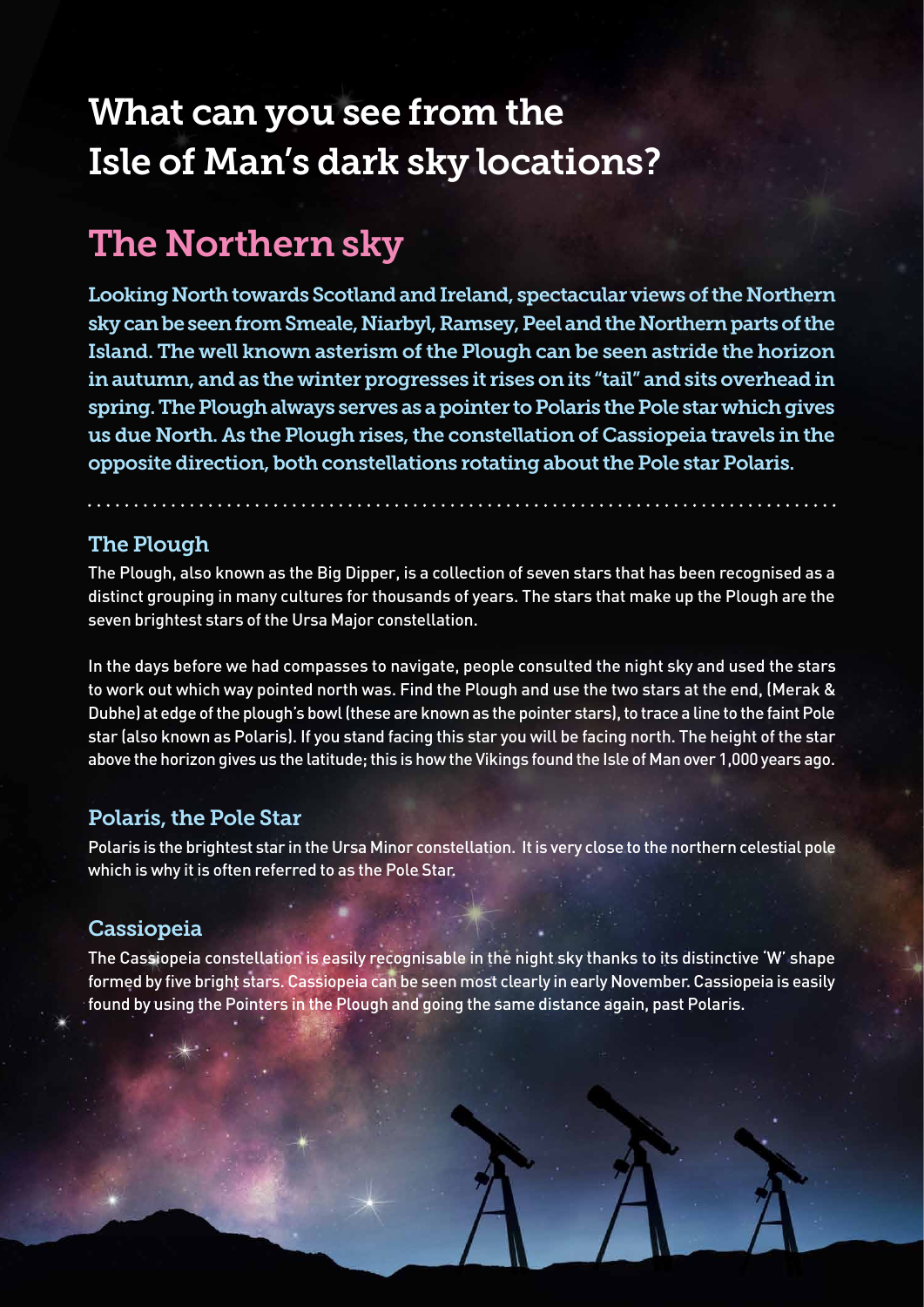# The Spring sky

Following on from the magnificent winter stars is the distinctive spring constellation of Leo, one of the few constellations that looks like what is meant to represent. Leo is seen high in the South through March to May and is noticeable by one of the brightest spring stars, Regulus, the royal star. The Spring Sky also shows the Constellation of Boötes, and its bright star Arcturus at its best.

#### Leo

Leo is a constellation of the zodiac and its name is Latin for 'lion'. It is made up of many bright shining stars and the sickle-shaped asterism of stars is often portrayed as the back of the lion's head.

### Regulus

Regulus is the brightest star in the Leo constellation and is also one of the brightest stars in the night sky. Regulus is a multiple star system composed of four stars organised into two pairs and lies approximately 77 light years from Earth.

#### Arcturus

Arcturus is the brightest star in the Boötes constellation and the northern celestial hemisphere and the fourth brightest star in the Manx night sky. An easy way to locate Arcturus is to follow the arc of the handle of the Plough. To the naked eye Arcturus is an orangey yellow colour.

### Spica

Following Leo into the spring sky is the zodiacal constellation of Virgo with its bright star Spica. Spica is said to represent a sheaf of wheat in the hand of the Virgin, Spica can be found following the handle of the Plough, down to the star Arcturus, and then a similar distance away is Spica.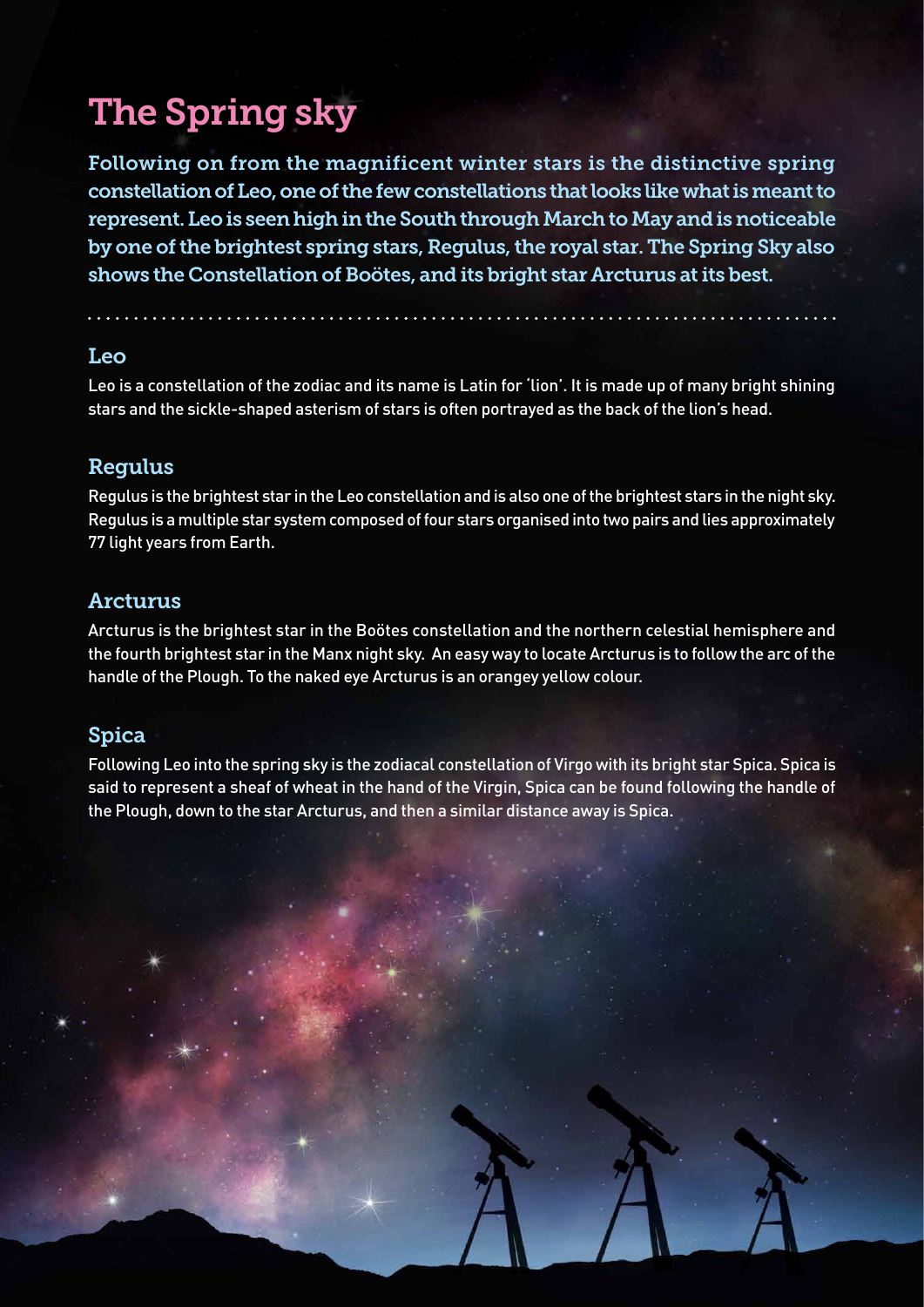## The Summer sky

The long summer nights of June, July and August tend to minimise the opportunity for stargazing from our Islands latitude, but there are still some spectacular sights to see. In particular about an hour or more after sunset in locations such as Nairbyl, the Sound or Fort Island

### The Summer Triangle

The Summer Triangle is another asterism, a pattern of stars, involving the three stars Altair, the 12th brightest star in the night sky, Deneb, the 19th brightest star in the night sky, and Vega, the 2nd brightest star in the northern celestial hemisphere. During the summer months the Summer Triangle can be found virtually overhead at mid-northern latitudes but can also be seen in spring during the early morning and in autumn during the evening until November.

### Cygnus

Cygnus is one of the most recognisable Constellations in the northern hemisphere and features a prominent asterism known as the Northern Cross. It's name comes from the Greek word for swan.

### The Autumn sky

Whilst fainter than the other seasons, the autumn constellations are best seen in the Manx Southern sky in September through to November. The distinctive asterism of the Square of Pegasus, is clearly seen high in the Southern skies from most Manx locations, but its best from locations with a good southern horizon view such as Port Soderick, The Sound and Fort Island.

a di servizione di controle

### Pegasus

The Pegasus constellation is named after the winged horse Pegasus in Greek mythology. It is seen as a faint but distinctive rectancle, rather than a square high above the Manx Southern Horizon in the autumn.

### Andromeda Galaxy (M31)

The Andromeda Galaxy, also known as M31 is difficult to spot with the naked eye, but well worth trying trying to see. This tiny smudge of light, between the constellations Cassiopeia and Pegasus is one of the most spectacular sights in Manx Skies, At 2.2 billion light years away, it is regarded as a near neighbour to our own Milky Way galaxy.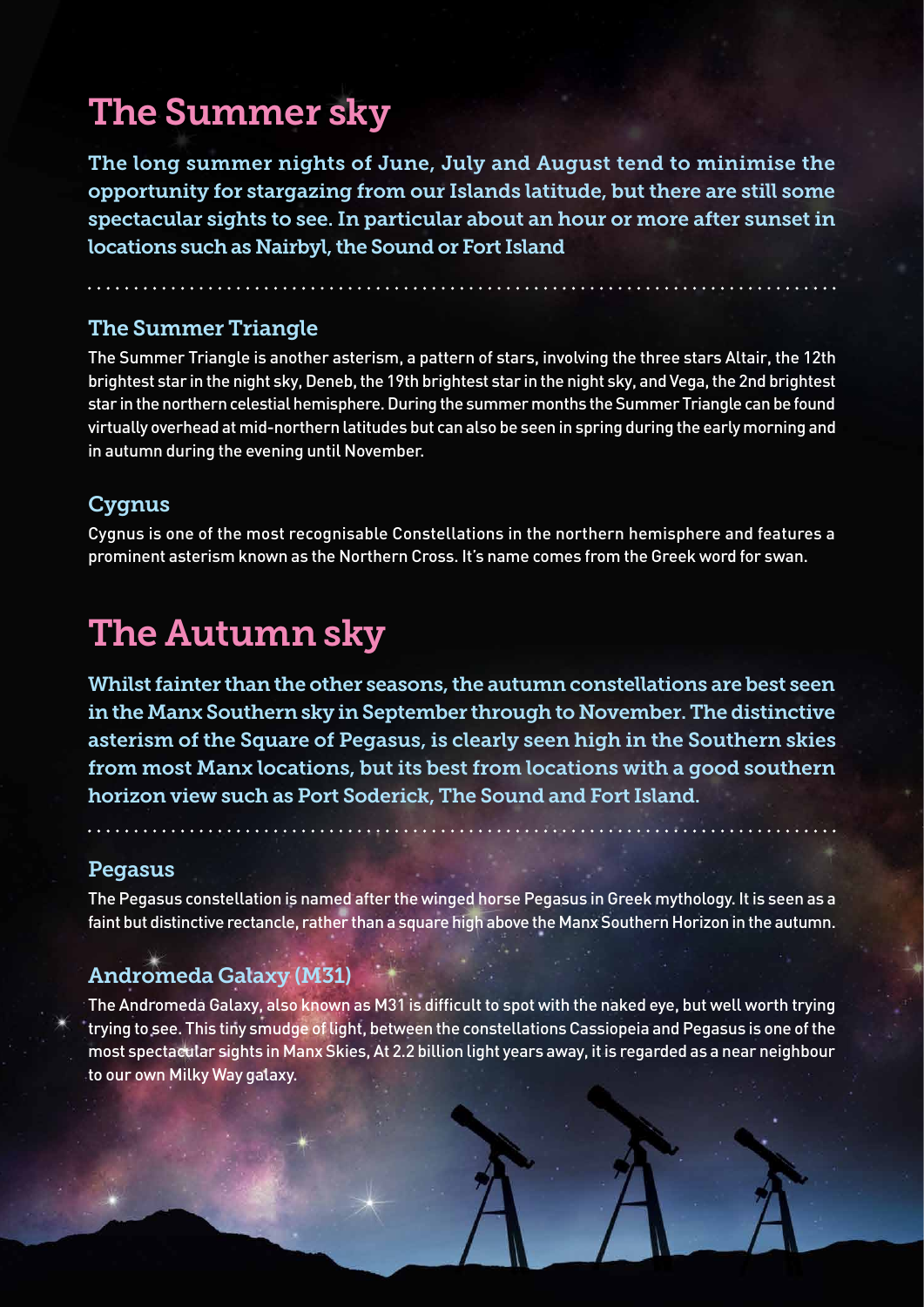## The Winter sky

Port Soderick, Axnfell, Fort Island and Tholt-y-Will are the best sites to marvel at the spectacular winter stars. From December through to February, a total of nine first magnitude stars (brightest stars) can be seen very easily. The winter sky also shows the Milky Way in all its glory, stretching from the left hand side of Orion, through Gemini and Cassiopeia to the north western horizon.

### The Winter Hexagon

The Winter Hexagon is another asterism (not a constellation) that is seen magnificently from the Isle of Man. It dominates the southern horizon and is made up of six very bright stars; Sirius at the bottom, Capella overhead, Procyon and Castor on the left, and Aldebaran and Rigel on the right. The whole hexagon shape is then finished off with Betelgeuse in the lower middle.

### Orion

Finding the three bright stars sloping down from right to left that make up Orion's Belt is the best way to locate the Orion constellation. Known as the Hunter, Orion is one of the most recognisable constellations in the night sky and is visible throughout the world. Orion has a very bright star Betelgeuse at the top left and Rigel bottom right.

### Taurus The Bull

To the right of Orion is a distinctive "V" shape of stars that represent Taurus the Bull, the brightest star of Taurus is Aldebaran, which also shows a reddish hue. Aldebaran is easily found by following Orion's belt up to the right. Just up from Aldebaran is the beautiful cluster of stars known as the Pleiades or seven sisters, quite spectacular when viewed through binoculars.

### Gemini

It's name in Latin means 'twins', and it is always associated with the twins Castor and Pollux from Greek mythology. In January and February look overhead at night to observe Gemini and towards the West after sunset in April and May.

### Betelgeuse

Betelgeuse is the eighth brightest star in the night sky and the second brightest star in the constellation of Orion.Situated in the upper left corner, it is one of the largest and most luminous stars with a distinctive red colour.